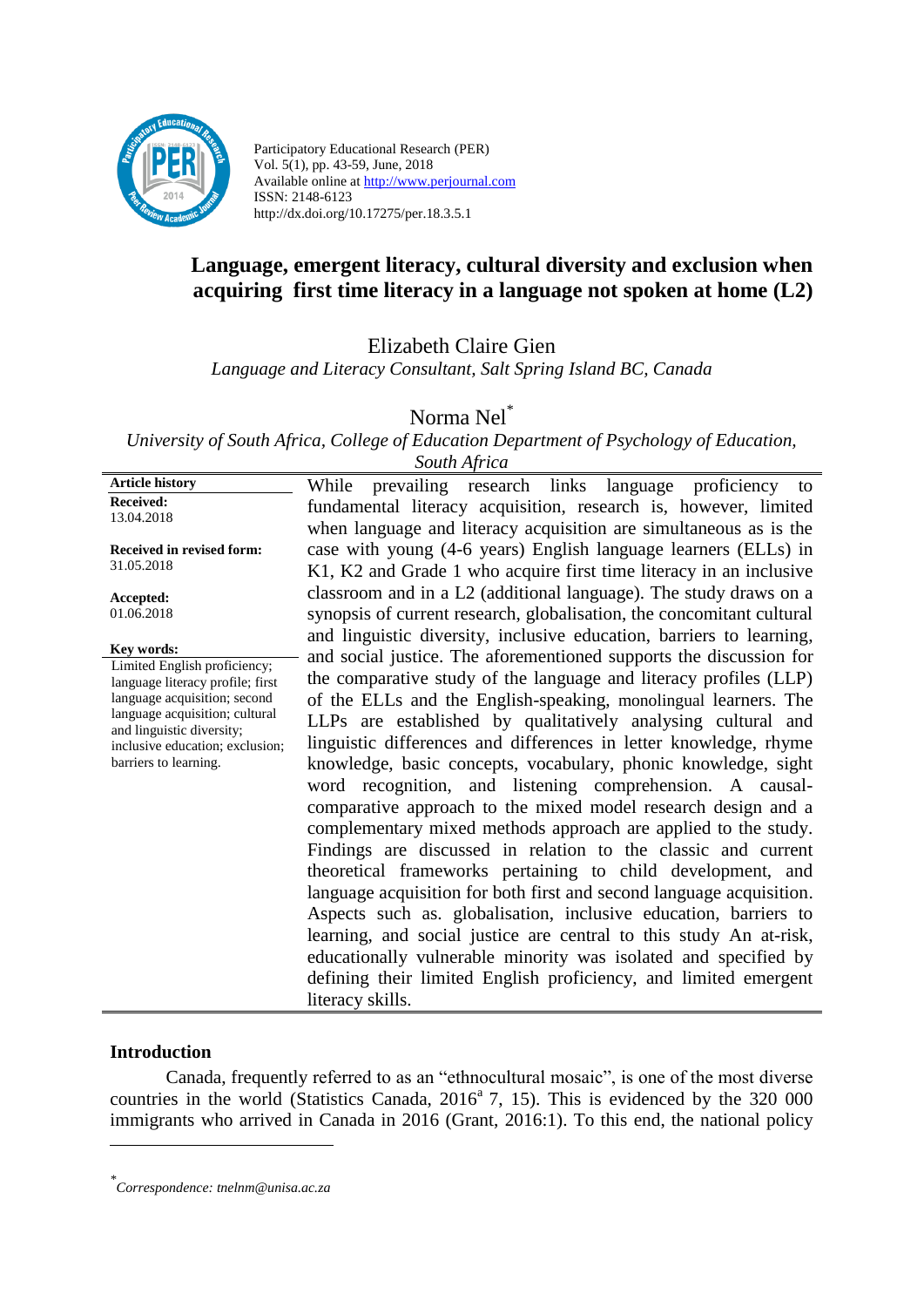concerned with multiculturalism, and is rights based and "articulates respect for diversity" (Friendly & Prahbu, 2010:4). Aligned with the rights based national policies, Canadian public schools are mandated as inclusive institutions (Dworret & Bennett, 2002:22), falling under the federal charter's understanding and application of inclusive education (Mitchell, 2004:3) and The Canadian Charter of Human Rights and Freedoms (Mc Laughlin & Jordan, 2009:89) "However, strategies for ensuring that these policies are far more than rhetoric [,] are not well established especially where young children [learners] are concerned" (Friendly & Prahbu, 2010:4)

The current rhetoric pertaining to Canada's immigration policies and multicultural diversity, rings with resounding success as "We are the world's most successful multicultural society" (Paris, 2016) ). Nevertheless, can the same be said when considering considering first time literacy acquisition in a L2 where exclusion and inequity are the unintended outcomes of "successful" multiculturalism in the inclusive classroom? Equally does it still hold when considering the problematic learner landscape in British Columbia's inclusive classrooms? The inclusive school and classroom in British Columbia has seen marked changes in attitude and practice regarding diversity and multiculturalism as education policies evolve and immigration exponentially increases. However, the "major challenges to creating an inclusive and seamless educational system" (Mc Lauchlin & Jordan, 2009:99) in which the needs of all learners are met, are more salient and trying ever before. This is evidenced within the dynamic inclusive English medium classroom where an unintended superficial inclusivity and the ever-expanding presence of ELLs are notably marked. Schools therefore need to reconsider classroom practices and educational services in order to provide the necessary "spaces" (Kostergriz, 2009:140) for the ELL and in so doing, meet the needs of all learners (Lupart, 2008:6). One in ten learners in public schools in British Columbia is an ELL. Numbers vary from district to district and are particularly high in immigrant-rich communities where ELLs are in the majority. Consequently, alarms bell ring when considering the aforementioned in terms of the cultural and linguistic diversity of the ELL and in addition, their limited English proficiency in an inclusive classroom in British Columbia where the medium of instruction is English. The language and literacy policies as applied to young ELLs consistently promote language and literacy development that is not analogous with English-speaking monolingual learners and in this regard, they inhibit literacy acquisition and academic achievement (Francis, 2012:27).

Young ELLs (4-6 years) whose home language is not English are the focus of this article. The implication of the findings that will be elaborated upon is that there are many ELLs who because of their cultural and linguistic diversity and therefore their LLPs, form part of an atrisk educational minority in inclusive classrooms in British Columbia, Canada. To this end, the research investigates the compatibility and efficacy of the ELL's LLP when compared to the English monolingual learners' LLP where ELLs are expected and obliged to acquire language and literacy simultaneously in an inclusive classroom in a L2. More specifically, the aim of the research is to identify, isolate and specify an at-risk educational minority, namely the ELLs defined by their LLP. In so doing, the aim of the research is to identify their vulnerability referenced as a barrier to learning, as it pertains to equitable access, participation and the rights of the learners when they simultaneously acquire language and literacy. The term "barrier to learning" is used in this research to dissuade the reader from believing that the difficulty in acquiring literacy in a L2 is not a deficit within the learner but is systemic. The term implies a social model of disability (Mittler, 2000) that by implication, arises through interaction between the learner and the context within which he/she learns, namely the current education policy in British Columbia, the inclusive classroom, and attendant

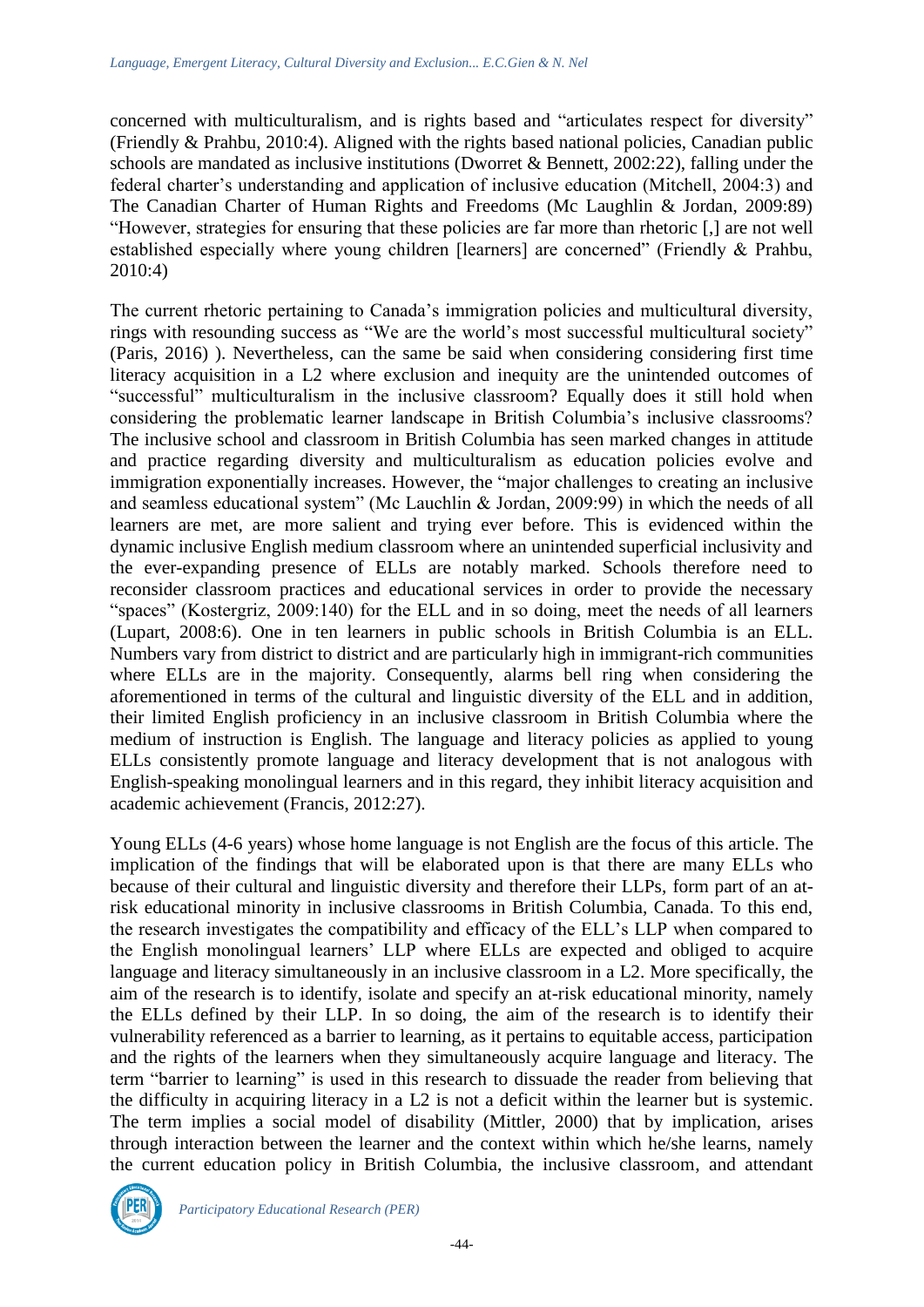curricula. Francis (2012:260) substantiates this by referencing inadequate instruction for ELLs as a primary cause for the disproportionate number of ELLs who are non-proficient readers. Furthermore, prevailing research links language proficiency to fundamental literacy acquisition and in turn, academic outcome (Kaiser, Roberts & Mcleod, 2011:168; Vasilyeva & Waterfall, 2011:36). The article will elaborate on the view that the fine balance required for successful literacy acquisition for the young ELL is skewed, thereby limiting the participation in and access to the inclusive classroom as prescribed by the prevailing policies in British Columbia. The article highlights the rights of the ELLs as they pertain to equity and access and in addition, their ability to simultaneously acquire language and literacy as a series of "disconnects". The disconnects are relevant to the ELL in school and the classroom when compared to the English-speaking monolingual learners for whom the school, classroom, and curriculum is designed.

This article reports on the statistically significant differences established between the LLPs of typical ELLs in K1, K2 and Grade 1 whose home language is not English during first time literacy acquisition, and typical monolingual English-speaking learners in the school and inclusive classroom where English is employed as the medium of instruction. The significant differences were sought by means of a mixed methods research design within a Pragmatic paradigm. Statistical techniques were applied to analyse and interpret the research results. In so doing, the at-risk, educationally vulnerable minority were isolated and specified by virtue of their limited English proficiency (LEP) and limited emergent literacy skills.

## **Theoretical framework**

The article considers both theory and context as it explores the complex and varied pathways that "affect [the] multiple emerging capacities that underpin reading" (Dickenson, Freiberg & Barnes, 2011:341) and first and second language acquisition. Consequently, the inefficacy of the ELL's LLP is illustrated theoretically and contextually when compared to the LLP of the English-speaking monolinguals and is outlined below as a series of disconnects related to the normative developmental and first and second language acquisition theoretical frameworks. The motivation for delineating the disconnects is to highlight the exclusion and therefore the rights of the ELL with regard to language within an inclusive classroom. In addition, the ELL's LLP inefficacy, highlights the general plight of the young ELL struggling to acquire first time literacy in a language not spoken at home.

An overarching disconnect emerges from a social justice perspective as pertaining to Critical Theory (CT) when applied to the ELL in an inclusive classroom. Within this theoretical framework, language and language use is an important aspect of CT and was noted by Tollefson as creating and sustaining systems of inequality (2006:42). This is evidenced when young ELLs enter the K1, K2 and Grade 1 classrooms where English, a L2 by the ELL, is the medium of instruction in school and classroom contexts. The ELL by default manifests LEP, a compromised LLP, and a sociocultural and linguistically diverse background when compared to the monolingual English learner. More definitively, a language and literacy barrier is presented, limiting and/or obstructing access to, participation in and therefore learning by this vulnerable high risk community. An environment of inequality or disconnect is therefore created and sustained by language and language use. In this manner the rights of the ELL are violated from a social justice perspective when the expectation in an inclusive school, classroom and curriculum is equality, founded on and grounded within learners' needs.

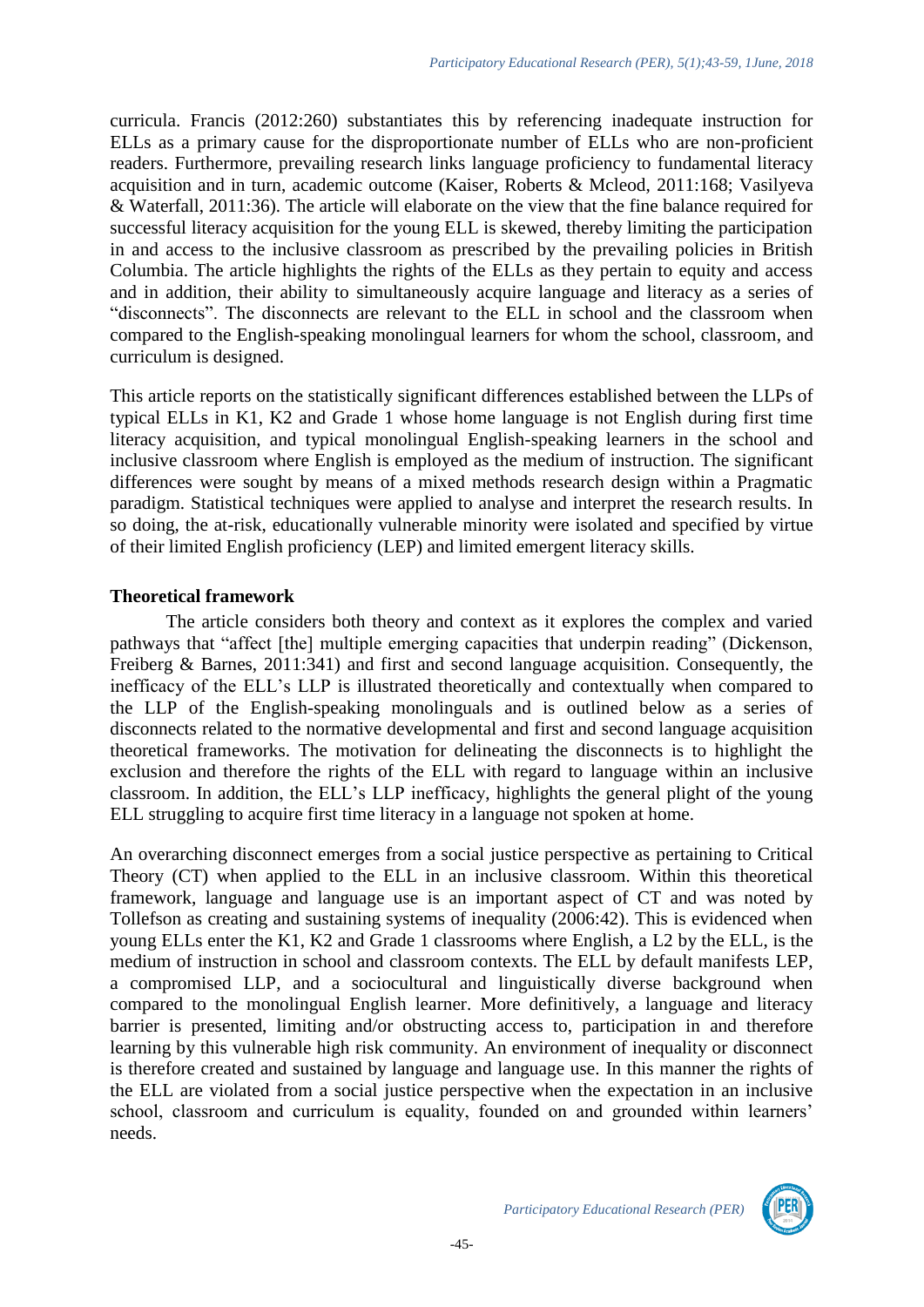Bronfenbrenner's Ecological Theory (1979) considers the young learner as "developing within a complex 'system' of relationships affected by multiple levels of the surrounding environment" (Berk, 2012:27), furthering the disconnect. He identifies five environmental systems within which the learner develops and interacts. This is a complex, dynamic and fluid system that impacts the development of the learner and this disconnect is evident in each of the five systems when considering the ELL. The learner is the centre of the first system – the *microsystem* where he/she is immersed in the *mesosystem* consisting of the influences of family, siblings, peers and school. The first micro disconnect within this theoretical framework occurs where the language spoken by family and siblings differs from that of peers and school. The *exosystem* consists of social settings such as the extended family, the neighbourhood, school, and the mass media, which equally affect the learners' development (Berns, 2012, 22). Here, a second micro disconnect occurs facilitated by language diversity within the social setting such as libraries, community centres and the parents' work environment. A contextual example of the disconnect is evidenced when the ELL's parents are unable to participate in parent/teacher interviews or respond to written communiqués from teachers. This exclusion detracts from the development of the learner, inhibits participation, and furthers a divergence or disconnect between the monolinguals and the ELL's system and environmental experience within the system. The *macrosystem* is the outer environmental system, a social blueprint that overarches and informs the *micro*, *meso,* and *exosystems*. The *macrosystem* consists of the history, culture and resources of society, namely policies, laws, values, social norms and economic culture. These aspects of this system collectively or individually affect the development of learners. Herein lies the third micro disconnect that adversely affects the normative developmental milestones of the ELL. The contextual example references the ELL acquiring first time literacy in a L2. The ELL is by default deemed a high risk and vulnerable learner when the British Columbian policy of inclusive education and the current ELL policy in British Columbian classrooms are unable to address the discrete and diverse socio- cultural and linguistic needs of the ELLs as they simultaneously acquire language and literacy within the inclusive classroom. In other words, a systemic disconnect occurs. The *chronosystem*, the fourth micro disconnect and fifth environmental system, is perhaps the most noticeable It relates to the dynamic and fluid nature of the environment and is both time and change sensitive. Changes to the environment both positively and negatively modify the development of the learner (Berns, 2012:25). In these instances, the ELL transitions from a familial environment where the dominant language is their mother tongue, to a formal environment, namely the classroom where the dominant language and the medium of instruction is English. The ELL can neither communicate with the teacher or peers, nor comprehend or participate in the delivery of the curriculum. LEP and sociocultural diversity deny the learner the opportunity to venture into the social interplay critical for social and language development. Nor is the learner able to fully calibrate the necessary academic learning. Bronfenbrenner's Ecological Development Framework neatly outlines the requirements for, the effective development of the LLP and the normative development of young learners and is intricately linked to them. When aligned with the language and literacy trajectories of the ELL, the disconnects are clear.

Continuing with the exploration of the numerous disconnects, the Dynamic Theory, not dissimilar to Bronfenbrenner's Ecological Theory, considers the learner's mind, body, physical and social world as a dynamic and integrated system. In line with Bronfenbrenner's Ecological Theory, this theory considers that any change to the system ultimately impacts, either positively or adversely, both the learner and the system and is causal in change to the learner and the system. The young ELL is required and expected to simultaneously acquire language and literacy with limited or no environmental, background, and familial support in

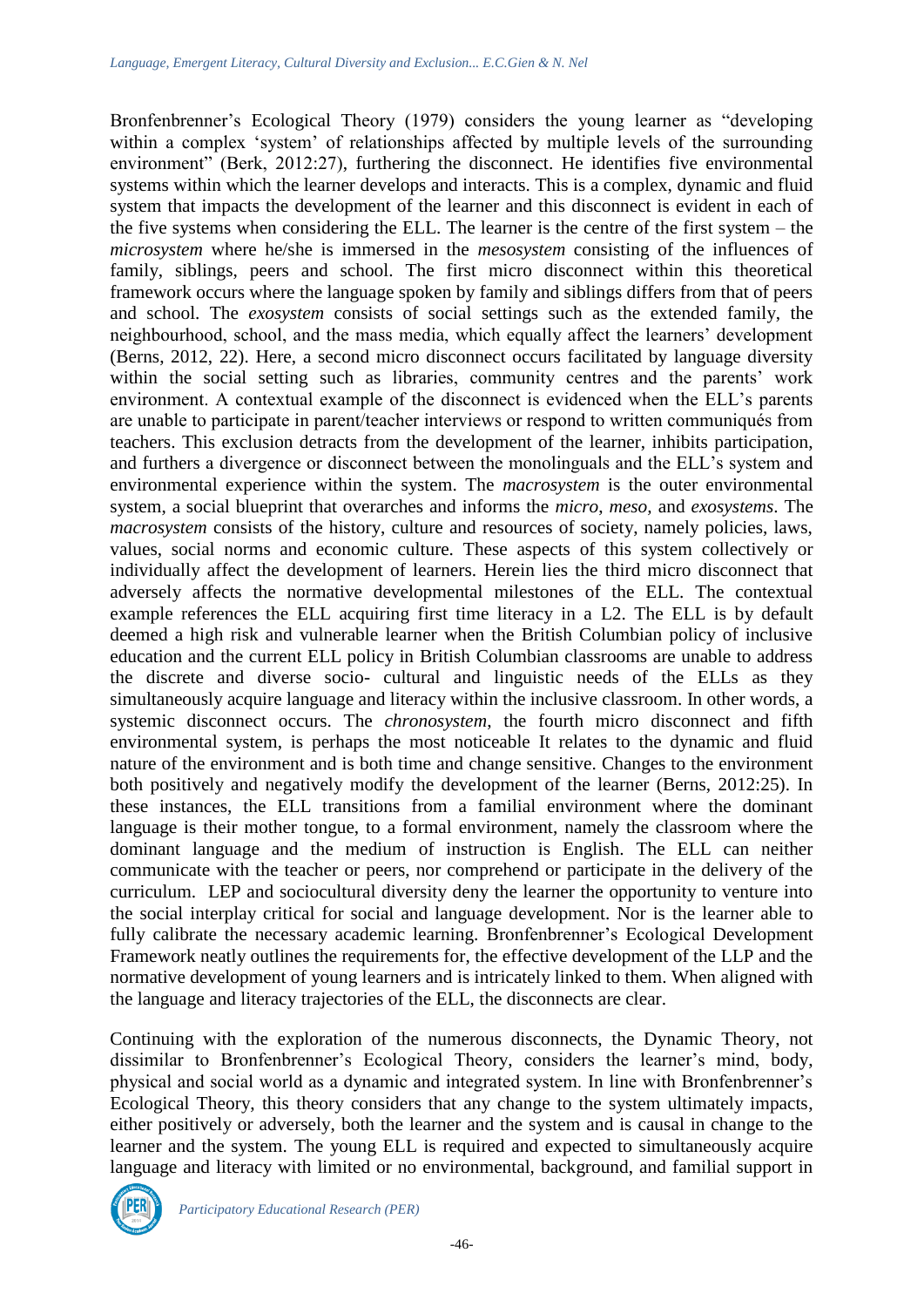the second language while bearing in mind that both language and child development are dynamic, hierarchical, integrated, and multidirectional. When considered against the aforementioned theoretical frameworks, the ELL experiences language and cultural exclusion within the school, inclusive classroom, and the curriculum. The major domains of language development and emergent literacy from birth to Grade 1 entry compound this isolation since they are primed for literacy acquisition in a language spoken at home (L1) and proffer limited, if any, support to the ELL in terms of acquiring literacy in an L.2 Therefore, typical learners sustain hierarchical, developmental and sequential literacy acquisition. Subsequently, the ELL simultaneously acquiring language and literacy in a language other than that spoken at home, experiences a five to six-year developmental gap in the major domains of language, emergent literacy and literacy development.. Therefore, a profound disconnect and exclusion occurs when the ELL is placed in an inclusive classroom where he/she is expected to acquire language and literacy the same time. The recognition of the dynamic and systemic interaction of environment and the individual at various stages of first and second language acquisition, emergent literacy and first time literacy acquisition, upholds the dynamic system's theoretical viewpoint as it pertains to the ELL simultaneously acquiring language and literacy and to this end, denotes a further striking disconnect.

Vygotsky's Sociocultural Theory aligns with, supports and furthers the theoretical frameworks mentioned from a social and cultural developmental perspective in terms of the learners' language and literacy acquisition process and reveals a further disconnect within the bidirectional relationship between learners and more knowledgeable members of society such as parents and siblings (Berk, 2012:27) in the early years of development. The early sociocultural exposure of the young ELL to his/her mother tongue or L1 provides a cultural knowledge and behavioural base, which is culture and language specific. A dramatic cultural and linguistic redirect occurs when young ELLs enter formal schooling where the teaching medium is not their L1, thereby furthering the sociocultural linguistic disconnect and manifesting as a "cultural mismatch" (Hakuta, 2001:87).

The disconnects outlined above expose the divergence of the ELL's normative cultural and linguistic development processes with regard to formal school entry compared to those of the English-speaking monolingual learner. The ELL's functionality with regard to interaction and participation in the inclusive classroom is intricately invested in the learner's immediate environment, specifically the home environment. Functionality, interaction and participation in school and the classroom are guided by language and literacy. In the case of the ELL, functionality, participation and access is guided by a language and culture not accessible to the ELL, therefore affecting compatibility in the English-speaking inclusive classroom. Simply put, a disconnect occurs.

Language development is the quintessential component for literacy acquisition. It is a dynamic, expansive, and complex phenomenon that becomes exponentially so when a second language is introduced. For this reason, the theoretical frameworks of both first and second language acquisition are touched upon as they both link to, are integral to, and inform the normative development of the young learner. In this light, Chomsky (1955) and Vygotsky (1962) are overviewed with regard to the normative acquisition of first language acquisition. Additionally, the sociocultural theoretical perspective, Krashen's Natural Order hypothesis and the Input hypothesis (1987) are overviewed as related to second language acquisition. In this manner, the language acquisition frameworks for first and second language acquisition are compared to the normative development theories previously noted, further delineating the disconnects under discussion.

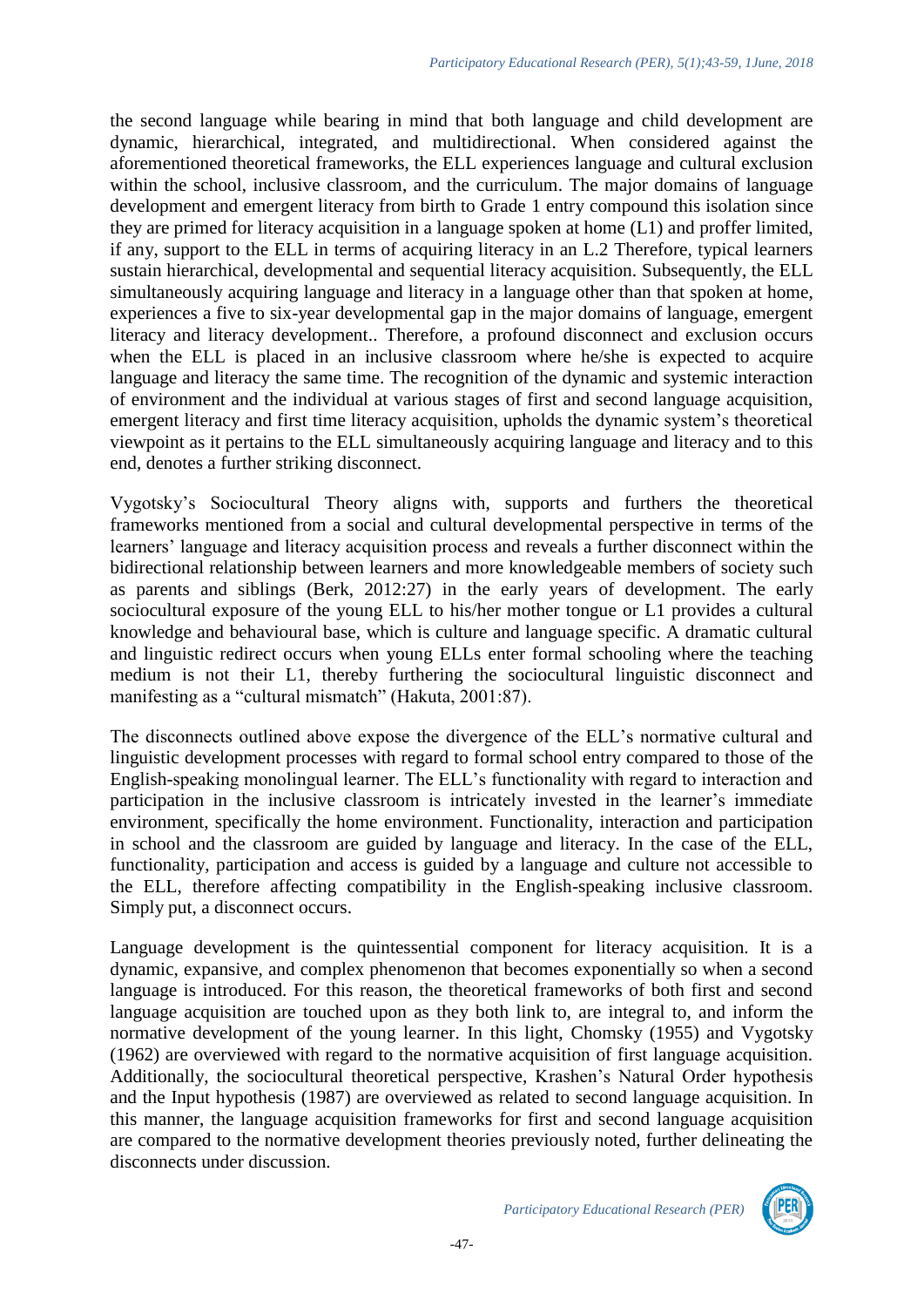The interplay of "two factors", namely the biological factor (Language Acquisition Device (LAD)) (Chomsky, 1955:113) triggered by and dependent on the social factor (exposure to language) are considered within the framework of Chomsky's Universal Grammar Theory. The LAD "mediates' and scaffolds" input, interlocking it to the innate blueprint of the "*lingus corpus*" thereby facilitating rule-based output such as the first words and sentences. Language acquisition is "generative grammar" (Chomsky, 1955:117) and time sensitive as it relates to and is compared with the normative development of the young learner.

Chomsky's Universal Grammar Theory is reflected in Vygotsky's theory of Constructivism, which views language and literature acquisition in sociocultural terms (Mitchell, 2013:221). According to the latter theory, the most critical prerequisite for learning, language and cognition resides within the learner and is enriched by the sociocultural contexts that the learner experiences over time. This means that language and literacy development are dependent on the availability, quality, chronology, and accessibility required for the aforementioned "scaffolding" to occur, a necessity for future language and literacy development.

Krashen's Natural Order hypothesis and Input hypothesis (Krashen, 1987) outlines the theoretical framework for second language acquisition, retention, and production. It is not dissimilar to Chomsky (1955) and Vygotsky's (1962) first language acquisition frameworks in that it focuses on and links social learning and cognition. Krashen argues that acquired language relates to cognition and therefore occurs innately as with other developmental phenomena that begin at birth. He goes on to note that verbal interaction is the catalyst for success (Krashen, 1987:25). He further comments that interpersonal interaction lays the foundation for further learning (Krashen, 1987:27). Krashen describes the process of second language learning as the learner receiving input slightly more advanced than the his/her current knowledge, termed the "natural communicative input" (Krashen,1987:45). Vygotsky's Sociocultural Theory references the aforementioned as the zone of proximal development (ZPD) (Vygotsky,1962), which demarcates the zone between the learner's independent learning ability and the zone at in which the learner will require assistance from a more knowledgeable other who provides a mediated scaffold to the learner when the learner lacks the necessary skills for further learning. Scaffolding and mediation are central to Vygotsky's theories (Donato, 1994:40) and the application of these learning theories to second language acquisition (SLA) has resulted in a "strand" of Neo Vygotskian thinking and research, namely the Sociocultural Theory (SCT) (Mitchell *et al*, 2013:222). In this regard, socioculturalism is viewed as encapsulating language acquisition with its emphasis on the complex and dynamic social and cognitive aspects of language and literacy acquisition.

The nature and severity of the series of described disconnects highlight the inefficacy of the ELL's LLP in comparison to that of the monolingual in terms of the theoretical and contextual perspectives. It is therefore prudent to explore further disconnects or differences related to the delineating of the LLPs guided by the theoretical and contextual findings. Consequently, the components of language, emergent literacy and language are examined. The variable cultural, linguistic, and biographical background diversity between the two groups will be briefly introduced as background before the discussion of language components since they inform both language and literacy components.

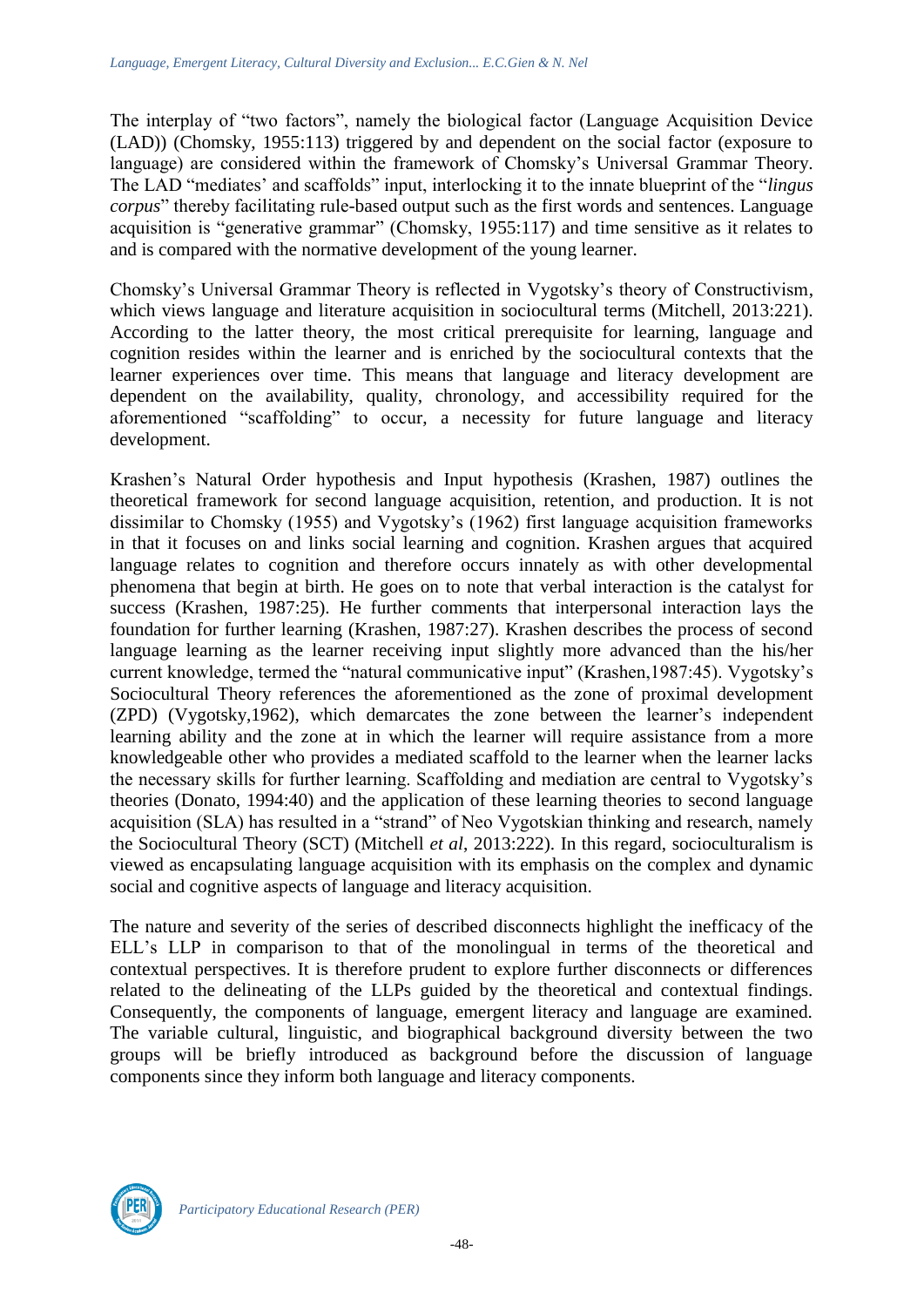### **Research methodology**

The research design complies with the necessary qualitative, quantitative and mixed method research approaches, which prescribe and describe specific procedures within the research for conducting the study (Creswell, 2014:12). In this regard, a simple causalcomparative approach to the mixed model research design was assumed. The qualitative mode of enquiry and a non-experimental quantitative component interact and complement one another to provide a more comprehensive landscape and explanation of the phenomenon being discussed. The research design is fixed and sequential.

The qualitative mode of enquiry draws from a micro-ethnographic methodology with an interview and questionnaire<sup>1</sup> administered to parents as instrument. In so doing, the diverse cultural and linguistic background of the ELL group can be examined in a natural setting over time. (Creswell, 2014:243). The micro-ethnographic enquiry focuses on the biographical attributes of the society and culture of the target population, namely the ELLs identified as a vulnerable minority and the English monolingual learners in British Columbia. For this reason, the micro-ethnographic study is based on the language, background, and inclusion and/or exclusion within society, school, and the classroom of the ELL population in British Columbia.

For the purpose of this article the first stage of the enquiry, namely the qualitative mode, will not be elaborated upon. It is adequate to note that the use of the structured, open-ended parent questionnaire (informed by the predetermined categories and sub-categories of two pilot studies) provided comprehensive data on the significant differences and/or disconnects between the two comparative groups in terms of the cultural, linguistic and biographical background diversity (Snelgar, 2015). The research question and hypothesis that guided this study follows.

## *The research question*

Can statistically significant differences be established between the LLPs of ELLs whose L1 is not English, during first time literacy acquisition and monolingual Englishspeaking learners when English is the language medium used in the school and inclusive classroom?

## *Hypothesis*

The null and alternative hypotheses are formally stated as:

 $H_{0m}$ :

<u>.</u>

There are no statistically significant differences in the LLP of ELLs (L2) and monolingual learners (L1 - English) evaluated against age appropriate LLP skills when learners are exposed to literacy acquisition in an inclusive school/classroom environment where English is used as the language of instruction.

<sup>&</sup>lt;sup>1</sup> In consideration of the LEP and sensitivity of the SL participants, the structured open-ended questionnaire was selected and delivered as an interview intended to facilitate discussion focused on meaning retrieval. The information was audio recorded by the researcher, reflected upon, segmented, coded and translated by the researcher into a yes/no frequency table for comparative purposes.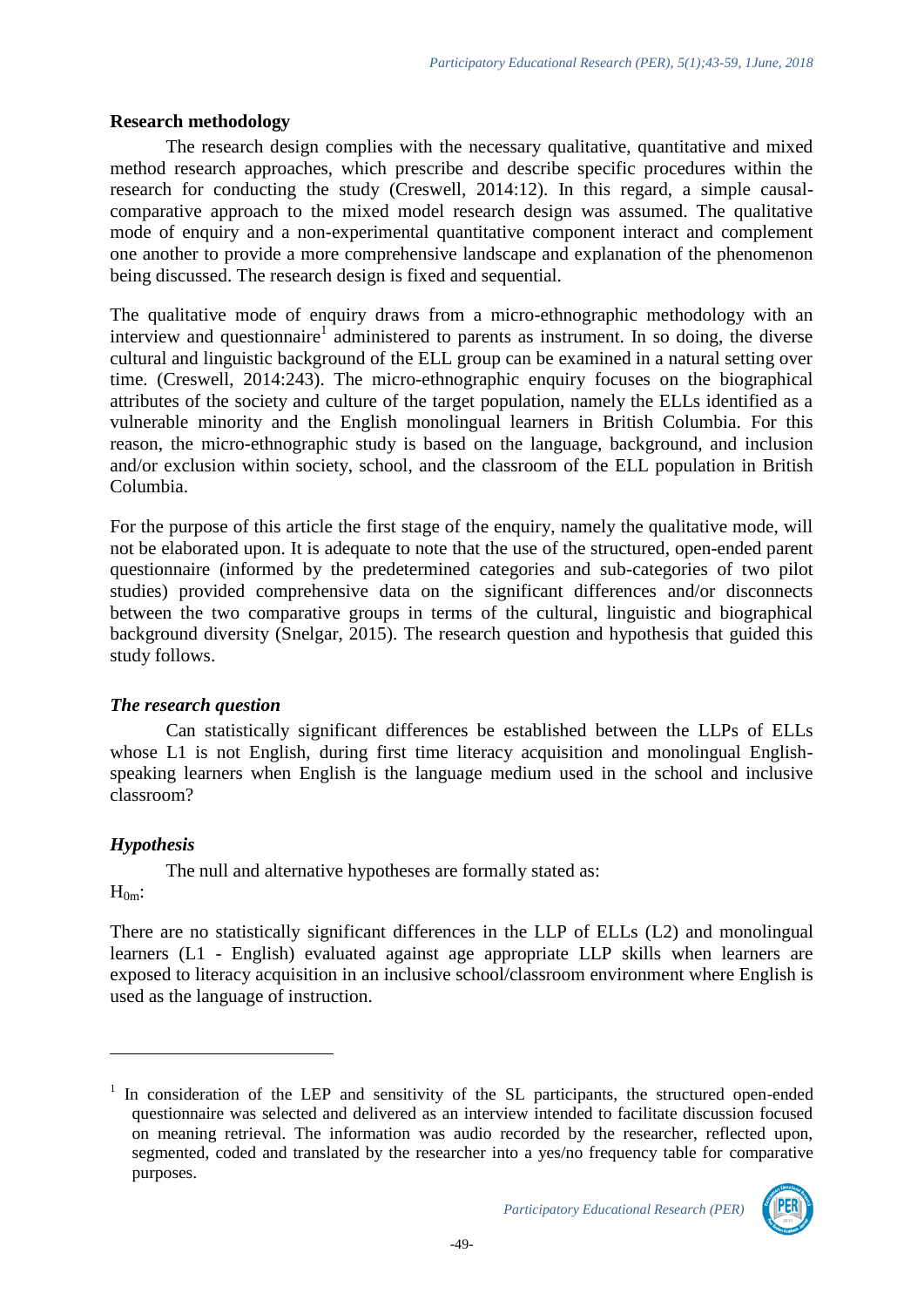The alternative hypothesis states the following:  $H_{1m}$ :

There are statistically significant differences in the LLP of ELLs (L2) and monolingual learners (L1- English) evaluated against age appropriate LLP skills when learners are exposed to literacy acquisition in an inclusive school/classroom environment where English is the language of instruction. The difference will be investigated in ELLs L2 (English), and who acquire English language and literacy in K1, K2 and Grade 1.

### *Sub-hypothesis*

The most efficient way of evaluating the main hypothesis was to divide the main hypothesis into the 11 components of language and literacy ability, and to separately evaluate achievement on each component. The sub-hypotheses were therefore formulated as follows:

Performance on letter knowledge

 $\mathrm{H}^{\mathrm{O1}}$ :

There is no statistically significant difference between the LLP of ELLs (L2) and monolingual learners (L1-English) evaluated against letter knowledge when learners are exposed to literacy acquisition in a L2.

As opposed to the alternative hypothesis

 $\mathrm{H}^{11}$ :

There is a statistically significant difference between the LLP of ELLs (L2) and monolingual learners (L1 - English) evaluated against age appropriate letter knowledge when learners are exposed to literacy acquisition in a L2.

The same format was used for the remaining ten components that can be named as performance on rhyme knowledge; performance on basic concepts; performance of receptive vocabulary; performance on parallel sentence production; performance on elision; performance on word relationships; performance on phonics knowledge; performance on sound categorisation; performance on sight word recognition and performance on listening comprehension.

#### *The quantitative study*

The quantitative analysis which follows forms the second stage of the complementary mixed model design type, and complements and consolidates the exploration, description, and quantification of the at-risk educational minority as defined by their LLP. The objectives of the research are realised in support of the primary objective of the study, namely to isolate and specify the extent of an at-risk and vulnerable educational minority or group through the identification of their LLP – as base lined against a monolingual English-speaking control group.

The Assessment of Literacy and Language (ALL), a battery of 11 norm referenced subtests, was administered to learner respondents selected by purposive random sampling (see McMillan & Schumacher, 2010:489) in both the monolingual (comparative) and the ELL (subject) groups. The purpose of the ALL was to test the main hypothesis and the 11 subhypotheses of the study. By testing the hypotheses, the study aimed to isolate and quantify the

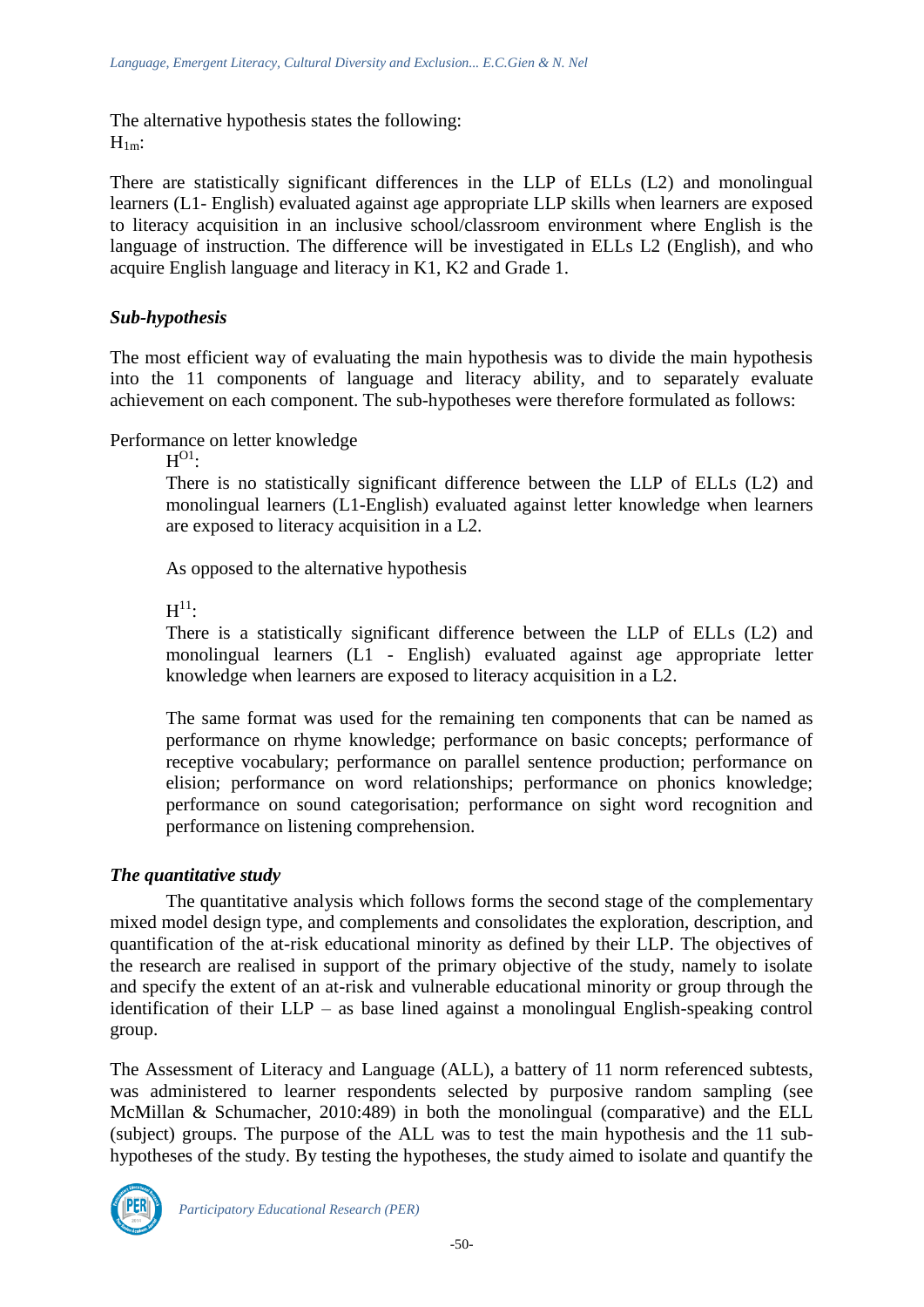components of the LLP as they relate to the investigation of the English-speaking monolinguals (comparative group) and the ELLs (subject group). A brief analysis of the ALL, its application and isolated and selected scores for the analyses of the study precede the identification (a research objective), description and quantification of the LLP to follow. The ALL represents a broad range of language and literacy behaviours inclusive of syntactic and semantic skills, which contribute to later reading proficiency (Lombardino, 2005:61). The ALL identifies young learners with language barriers that place them at risk for later reading proficiency problems by using 11 norm referenced subtests that assess the language and emergent literacy skills. Assessment measures consist of a comprehensive set of scores for each participant, which include a raw score, scaled score, index scores, percentiles and lastly, a confidence index score. The discussion of the analysis results will indicate that the set of raw scores and scaled scores were selected for and applied to the study. The scoring process is briefly described below.

Each correct learner response to a subtest item on one of the 11 subtests receives a point. Points are then summed up and termed the raw score for that particular subtest. Scaled scores are calculated from the raw scores for each of the 11 subtests. Raw scores are scaled (standardised) against a table of normed grade and semester specific values that have been compiled for each grade and semester school group. These values are referred to as scaled scores and are compiled by Lombardino *et al*, (2005: 155-161). Scaled scores therefore provide not only normative information about the respondents, but more specifically, provides a comparison between participants and learners of the same grade and semester (term) group. A description of the motivation for the use of the standardised scores as analysis units follows.

The comparative nature of the research done in this study implies that the analysis strategy has to provide for techniques (and measurement units or scores) that will identify whether the *impact* group(monolinguals and ELLs) related to LLP component measurements are statistically significant. Once this has been verified, the strategy has to further provide for description of the *nature* of the significant group impact on measures of the LLP components. This required information type can be obtained by applying the technique of *analysis of variance*, which determines the significance of "group" impact. Once it has been established "group" (monolinguals and ELLs) impact measures of LLP, the *Bonferroni multiple comparisons of means tests* can be used as a technique to determine the *nature* of the "group" impact; in other words, how group means differ in terms of the various LLP component measures. For this analysis strategy, standardised scores are ideal because of their "uniform measurement" property for all LLP component measures ("component free") (Wilkins, Rolfhus, Weiss & Zhu, 2005; Zhu & Chen, 2011:570-580).

Other scores that are routinely/automatically calculated as part of the ALL package include index score, percentiles and confidence intervals, and completing a routine profile scoring for the ALL test. For the purpose of the study, which is comparative and descriptive, the raw and standardised scores were, however, deemed more informative and relevant. The theoretical distribution that underlies the ALL-response data sets is the *normal distribution,* a widely used and assumed theoretical distribution. In a normally distributed dataset the mean, median, and modus will have approximately the same value. These qualities were used to "scale" the raw data response sets for all ALL components and provide comparable measures for all ALL components in future, further advanced analyses. Assessment data and analysis results are presented for the 11 language and literacy subtests, which make up the ALL. These subtests can be identified as follows: letter knowledge, rhyme knowledge, basic concepts, receptive

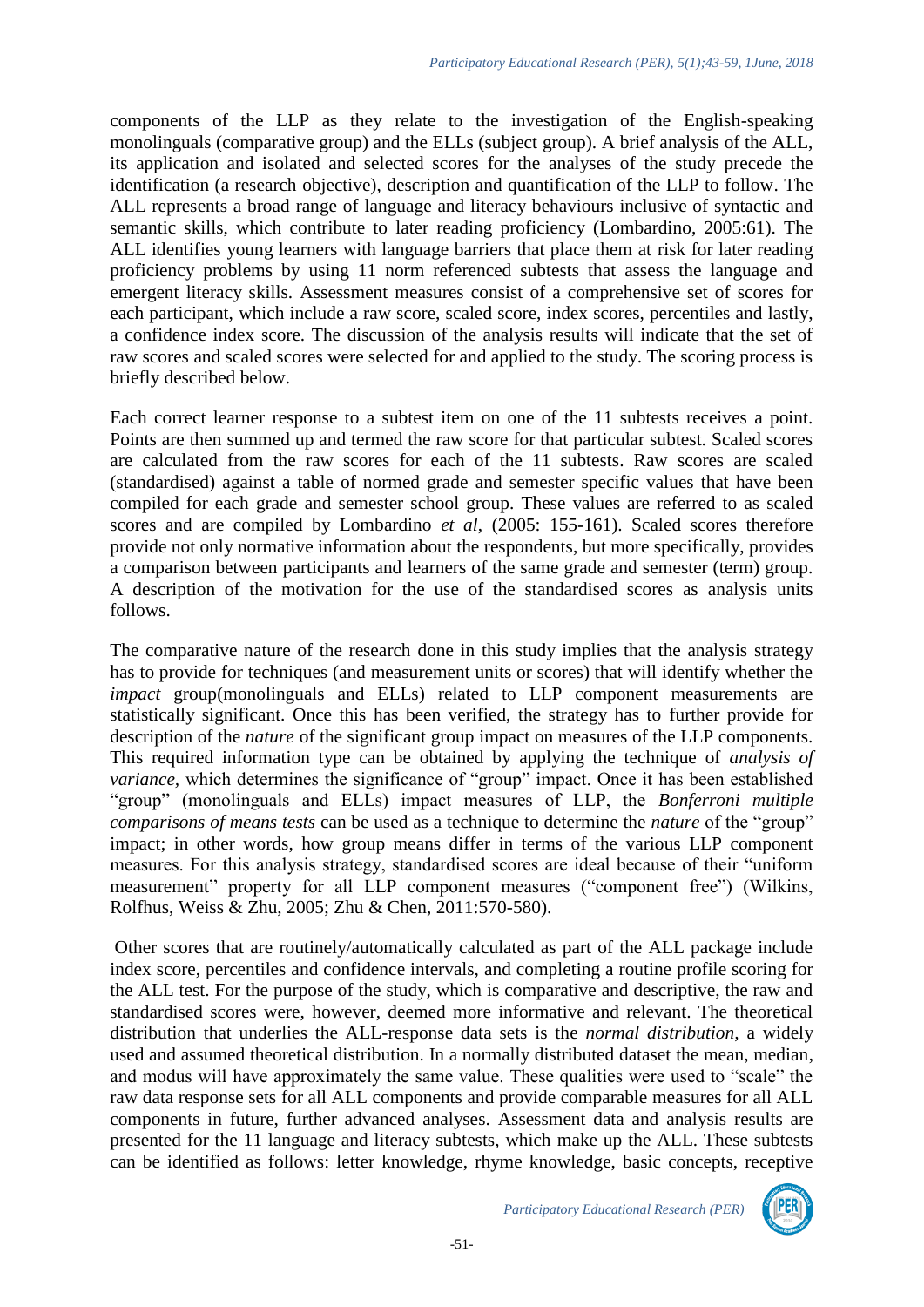vocabulary, parallel sentence production, elision, word relationships, phonics knowledge, sound categorisation, sight words and listening comprehension. Set against this background, a brief summary of results is presented and discussed and includes the following:

- An outline of the ALL profile scores for participants.
- Frequency distributions of ALL standardised scores per test and participant group (monolingual and ELLs) and frequency trend comparison for the two groups.
- Non-parametric Wilcoxon rank sum test (also referred to as the Mann-Whitney) and parametric one way analysis of variances test on each set of standardised ALL scores are carried out to establish whether *participant groups* impact the 11 ALL test evaluation measures.

#### *An outline of the ALL profile scores for participants*

The outline for the ALL profile scores for participants was best presented as an individual table for each subset. Therefore, the assessment data was presented in the format of raw scores and scaled scores for each of the 11 components for each respondent (Gien Snelgar, Appendix B, 2015). These scores were assessed from responses collected from research participants who completed the ALL assessment. Responses from both monolingual (comparison) and ELL (subjects) research participants were captured. The raw scores were captured and the scaled scores calculated from the subsets of items that assessed the 11 components of the LLP. Assessment data was collected from 25 monolingual learners and 25 ELLs. The table therefore presented an initial ALL profile for the learners.

The ALL assessment data for participants presented as point (i) introduced the initial profile for the learners. The discussion now moves on to point (ii), namely the trend comparison of frequency distribution for the two groups.

#### *Analysis results of the ALL subtests – Cochran-Armitage trend test: A comparison of scaled score frequency trends for the two groups*

Having established an initial ALL profile for the learners, the next step is summarising and evaluating the ALL assessment data to further the establishment of the ELL's profile and to answer the research question by evaluating the nature of the differences (if any) between the LLP profiles of monolingual and ELL learners, the frequencies of scaled score values were tabulated for the two groups for each of the 11 LLP components. Visual inspection of the frequency distributions for monolingual learners and ELLs for each LLP component seems to suggest that scaled scores for the ELLs cluster around the lower end of the score scale, while scaled scores for the monolingual learners cluster more towards the higher levels of the score scale.

This visual observation was further investigated for all LLP components (excluding the letter knowledge and phonic knowledge subtests' set of scaled scores) by means of the Cochran-Armitage trend test. The Cochran-Armitage trend test will evaluate whether the frequency trends over scaled score values for monolinguals and ELLs differ in a specific LLP component. In other words, whether, for example, higher proportions of frequencies are associated with higher score values for the monolingual learners and higher proportions of frequencies are associated with lower levels of scaled score values for the ELLs. The Cochran- Armitage trend test is a non-parametric test and was used in this instance to inform the comparative nature of the main and sub-research question/hypotheses. The test is also suitable for smaller datasets (applicable to this study with 50 observations) and is distribution

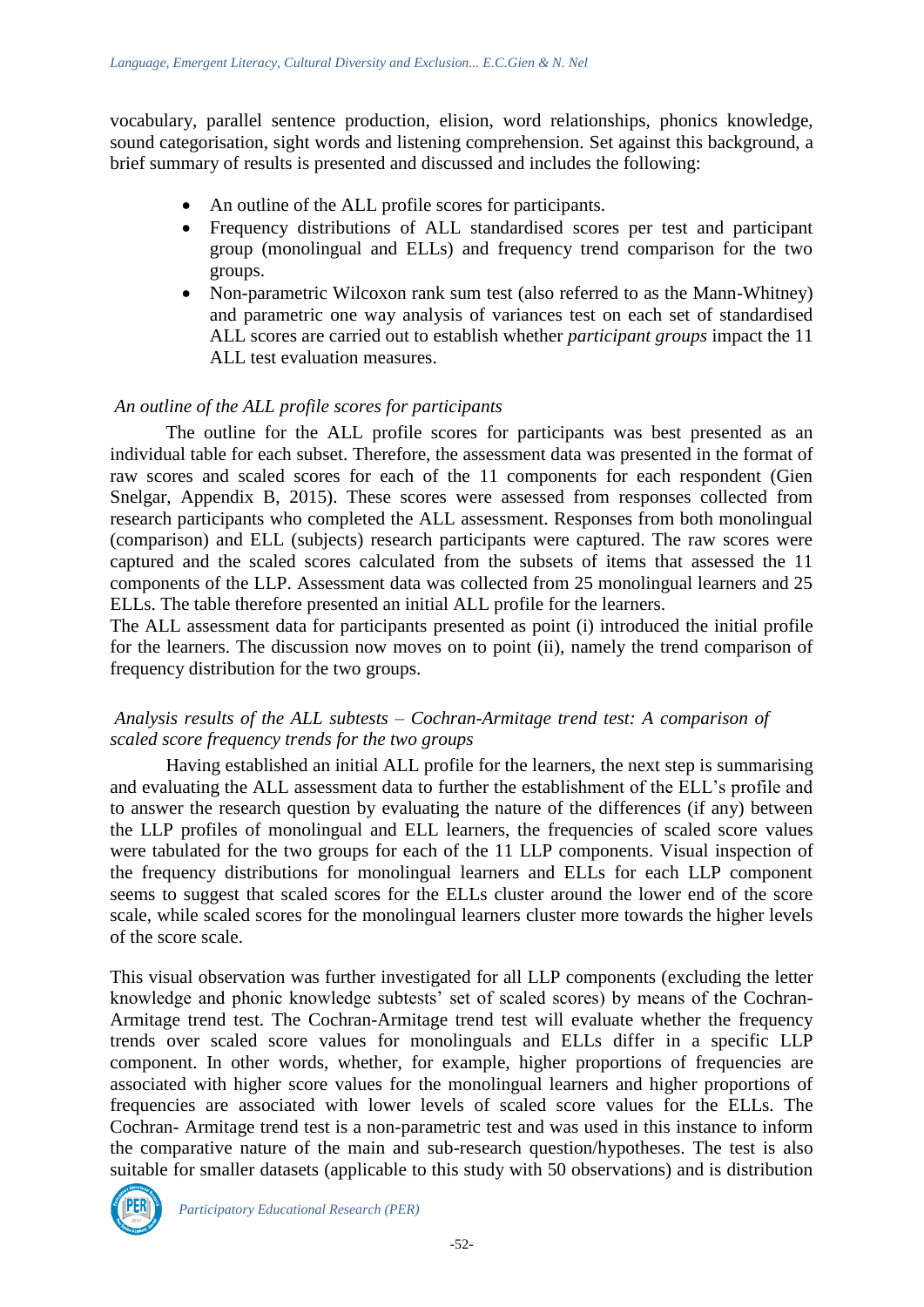free. Subsequently, normality need not be assumed for the data. Deductions drawn from the Cochran-Armitage trend test results indicate that all attributes barring the phonic knowledge and sound categorisation attributes differ both statistically and significantly on the 5% and 1% levels, respectively. These results verify that there is a significant and statistical difference in the response patterns of language literacy performance of the two groups (with the exception of the letter knowledge component).

*Non-parametric Wilcoxon rank sum test (also referred to as the Mann-Whitney) and parametric one way analysis of variances test on each set of standardised ALL scores to establish whether participant groups impact the 11 ALL test evaluation measures.* 

The third and final step in establishing the nature of differences between the profiles of monolingual learners and ELLs were further investigated by means of a parametric analysis of variance (in this instance akin to t-testing, (McDonald, 2014:154)) and non-parametric Wilcoxon rank sum tests for each of the 11 ALL attributes (McDonald, 2014:158).

The Wilcoxon test determines whether assessment data (a set of ALL scaled scores) differ statistically and significantly with respect to the nominal variable (e.g. monolingual and ELL's groups). An explanation and interpretation follows the discussion on point (i) and reports an overview of the findings of the Cochran-Armitage trend test, the parametric one way analysis of variance and the non-parametric Kruskal Wallis test. The results are finally presented as differences illustrated in the box plots of the scaled means scores. (See Fig. 1.)

#### *Interpretation of results:*

The significance levels reported for each of the Mann-Whitney tests (for the ALL components) indicate the following:

(i) No statistically significant group difference was reported for the *letter knowledge and phonic knowledge components* of the ALL subtests. In other words, the general performance (mean scaled score) of monolingual and ELLs on these two attributes were not statistically or significantly different. However,

(ii) Statistically significant differences between the scaled score means of the monolingual and ELLs were reported for the ALL attributes of *rhyme knowledge; basic concepts; receptive vocabulary; parallel sentence production; elision; word relationships; sound categorisation, sight words; and listening comprehension* attributes on the 0.1% level of significance. Test performance of ELLs and monolingual learners with regard to these attributes were statistically and significantly different.

These results compliment the findings of the Cochran-Armitage trend tests, which indicated statistically significant differences in the frequency patterns for monolingual and ELLs for the attributes of *rhyme knowledge; basic concepts; receptive vocabulary; parallel sentence production elision; word relationships; sound categorisation; sight words; and listening comprehension.* The Wilcoxon test results indicate how the frequency patterns for the two groups differ: On average, ELLs constantly scored lower than the monolingual learners. This is reflected in the mean scaled scores reported in the "scaled means" columns of the ELL's mean scaled scores, which are consistently lower than the monolingual scaled scores for the mentioned attributes. For example, 6.68 compared to 10.68 for the basic concepts attribute; 7.92 compared to 10.28 for the parallel sentence production attribute; 8.52 compared to 10.36 for the sound categorisation; 7.80 compared to 10.72 for listening comprehension; 7.84 compared to 10.48 for rhyme knowledge; 8.40 compared to 11.24 for receptive vocabulary; 10.52 and 8.48 for sight words; and 10.76 and 7.64 for the attribute of elision.

*Participatory Educational Research (PER)*

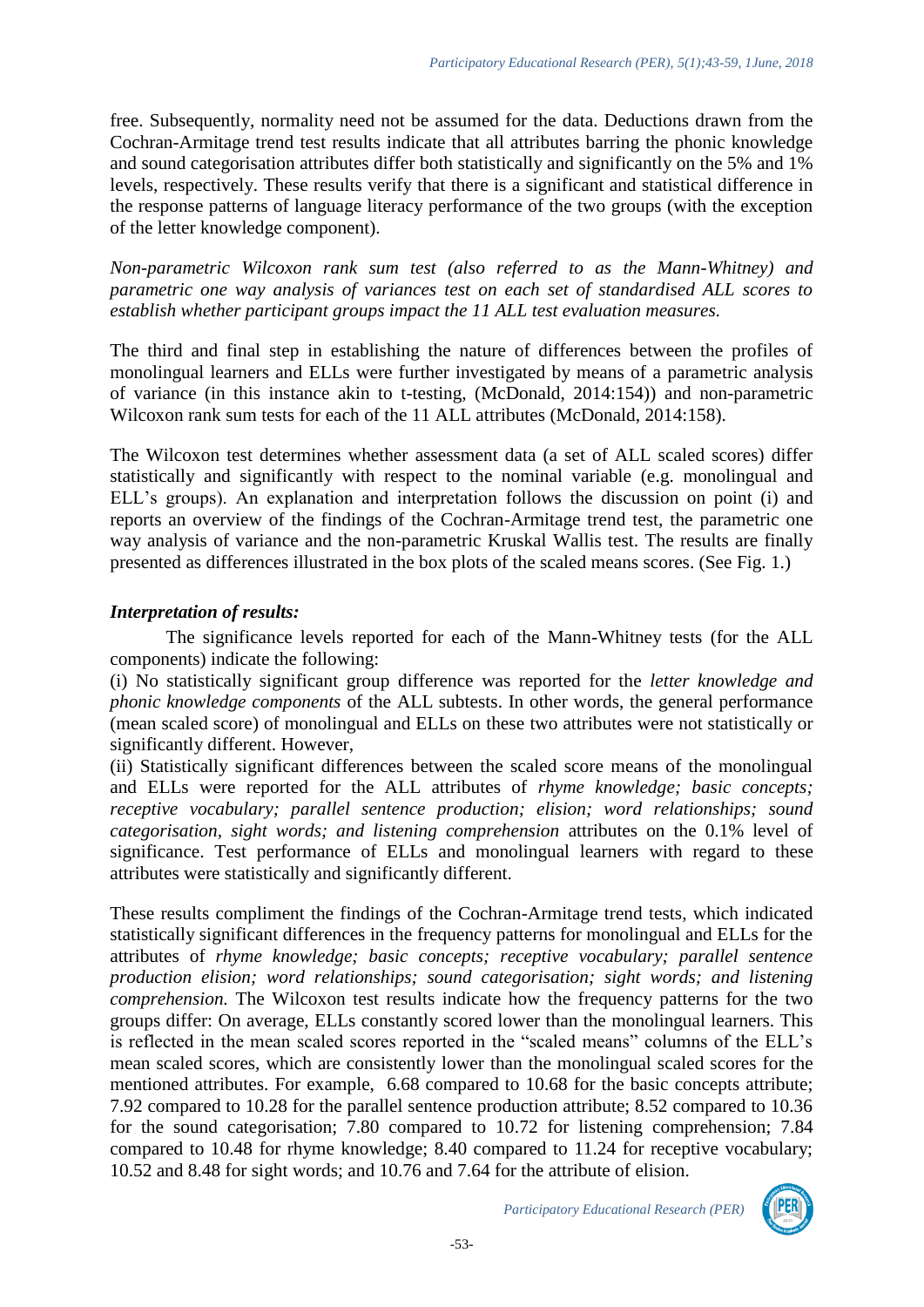These results confirm (barring the phonic and letter knowledge components that English proficiency and literacy as measured against ALL assessment measures, differ statistically and significantly for ELLs and monolingual learners. These differences are illustrated in the box plots of the scaled means scores in figure 1.

The parametric one way analysis of variance confirms the non-parametric Mann-Whitney results. Eleven one way analyses of variance were performed on each of the sets of scaled scores of the ALL test. The *group (monolingual and ELL learners)* were entered as the explanatory variable in each model, and scaled scores of an ALL attribute as the dependent variable confirming the results of the Wilcoxon tests. The probabilities associated with the Fstatistic (also the (t-statistic) since only two groups are compared) for the attributes of *letter knowledge; rhyme knowledge; basic concepts; receptive vocabulary; parallel sentence production; elision; word relationships; phonic knowledge; sound categorisation; listening comprehension; and sight words are, respectively 0.4314; <0.0001; <0.0001\*\*\*; <0.0001\*\*\*;*  $\langle 0.0001***; \langle 0.0001***; \langle 0.0001***; 0.056; 0.033*; \langle 0.0001***;$  and  $\langle 0.001***;$  indicating that statistically significant differences between monolingual learners and ELLs were established for all attributes excluding *letter knowledge* and *phonic knowledge.* This confirms the results of the non-parametric tests.

These results confirm (barring phonic knowledge and letter knowledge components) that English proficiency and literacy as measured against the ALL assessment measures differ statistically and significantly for ELLs and monolingual learners. These differences are illustrated in the box plots of the scaled means scores in figure 1.



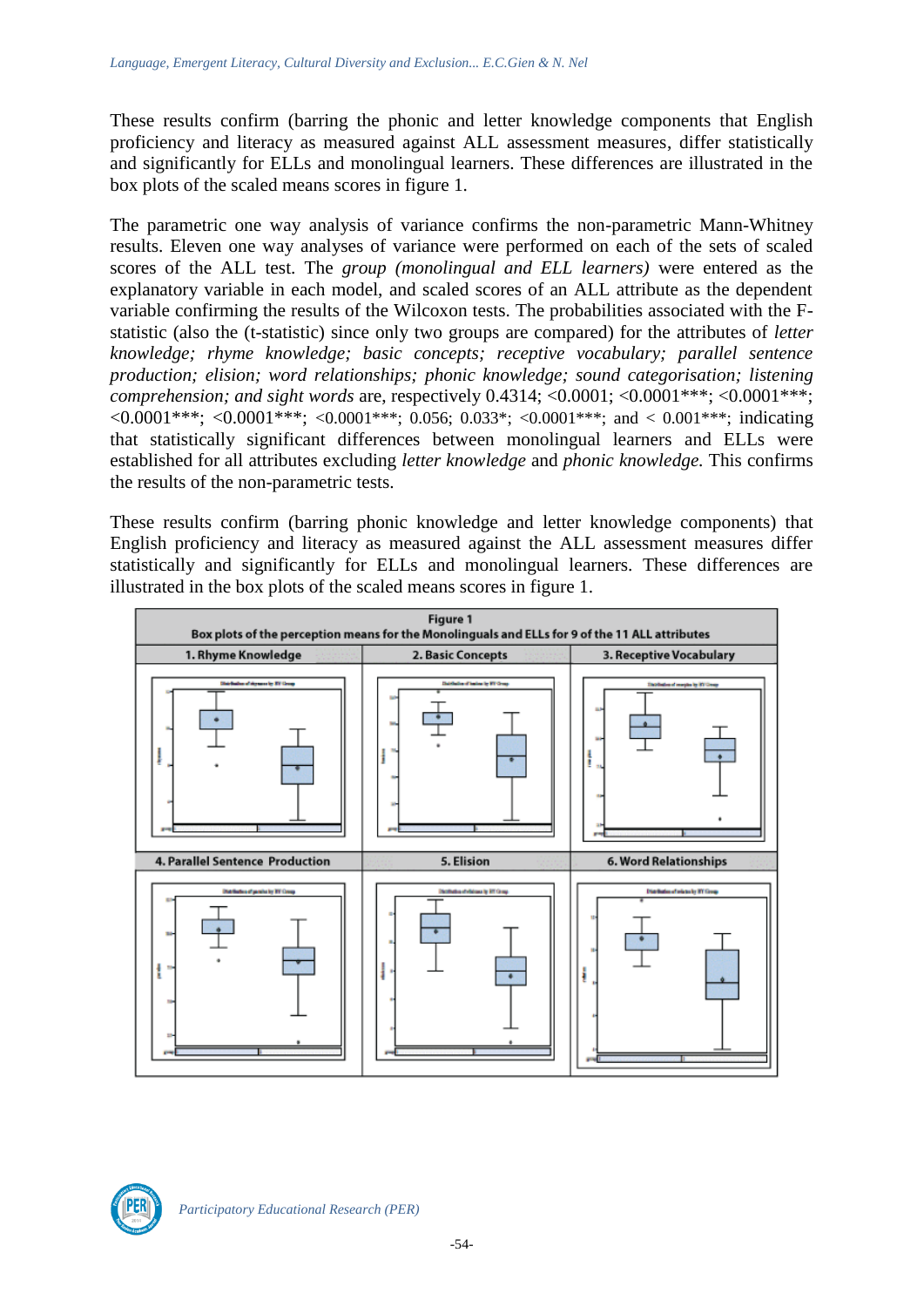

**Figure 1** Box plots illustrating the significant differences between the scaled score means for monolingual and ELLs for nine of the 11 ALL attributes

#### **Findings**

The discussion above notes the qualitative component and outlines the quantitative component of the complimentary mixed model design, which were applied to the research data retrieved specifically to isolate and specify an at-risk educational minority defined by their LLP and identify their resulting vulnerability. Therefore, it is argued that a sub-group of learners, namely the ELLs who acquire literacy in a L2 and who reside in the province of British Columbia, Canada, present an LLP that impedes equitable access, participation, excellence and impinges on the rights of the ELL within an inclusive classroom. In this regard, the ELL is at-risk when the ELL's LLP is compared to the LLP of the monolingual English learner. More succinctly put, a disconnect occurs for the ELL when he or she attempts to engage with the school, classroom and the curriculum.

To illustrate the disconnect, a language and literacy background profile was qualitatively compiled to define and profile the LLP of the ELL sub-group. A comparative analysis was performed between the monolinguals and the ELLs L2. To further substantiate and verify the LLP of the profiled ELL sub-group, quantitative techniques were applied to capture significant indicators of difference and/or disconnect, compared to the English-speaking monolinguals LLP. To this end, the purpose of the study, namely to identify and profile a learner's group presenting with a significantly or marked deficit when their LLPs are compared with the LLPs of the English-speaking monolingual learners, would be met.

The vulnerable at-risk group, the disconnected group, were profiled by collecting the cultural, linguistic and literacy biographical attributes for this sub-group with respect to the qualitative component of the research design, and for the purpose of this article . The findings indicate distinguishing features of the ELL's parent group. As noted, for the purposes of this article stage one of the enquiry, namely the qualitative mode, will not be elaborated upon although it suffices to note that the findings of the qualitative component indicate the presence of an atrisk educationally vulnerable minority with regard to their cultural and linguistic differences and/or disconnect. These findings complement and inform the quantitative study detailed below.

In support of the complementary aspect of the study, the quantitative study further delineated the LLP by empirically testing the literacy and language components of the learners' LLP, by

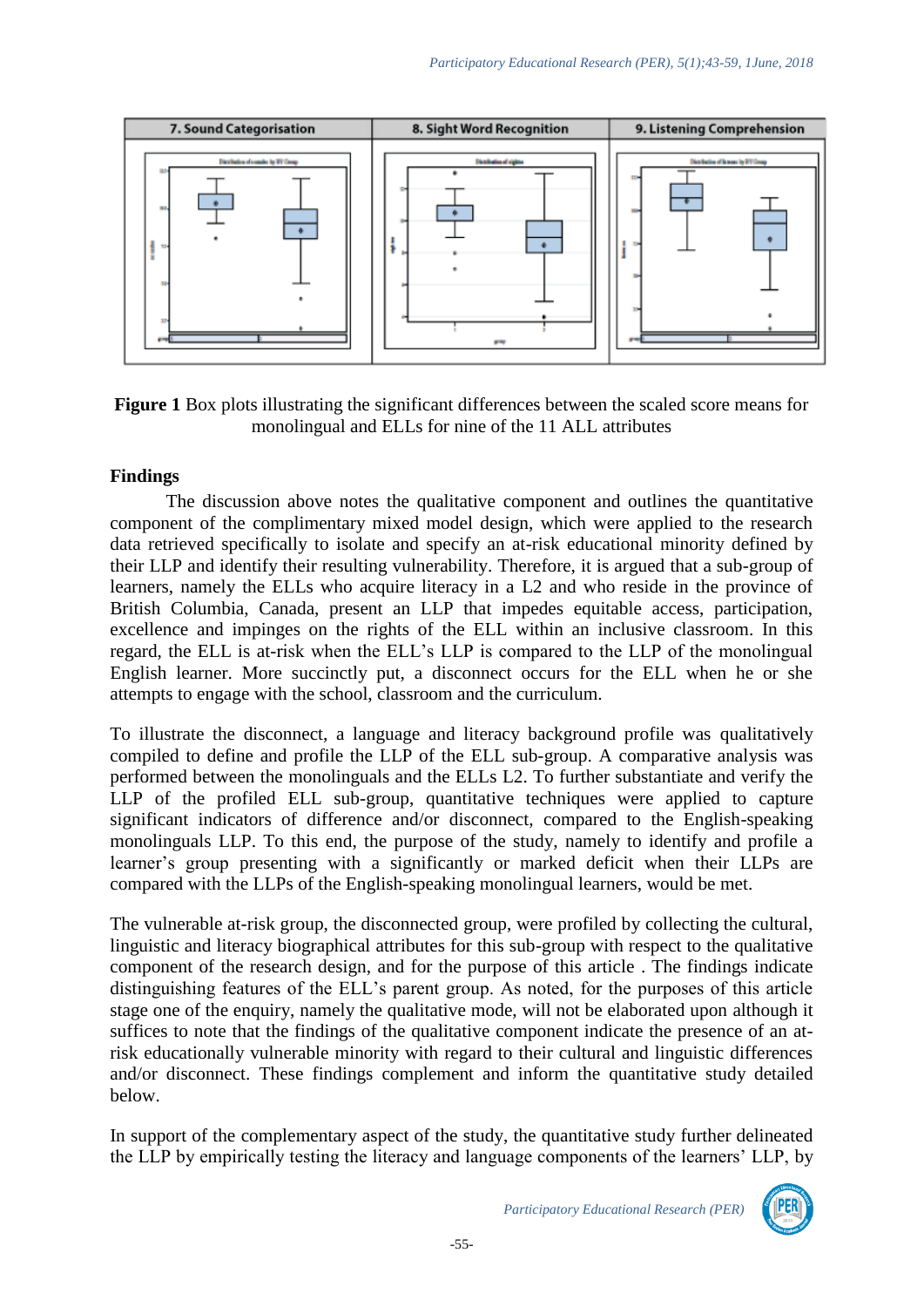means of the ALL assessment tool and the 11 attendant subtest results. The subtests findings identified substantial evidence of difference, (barring *letter knowledge* and *phonic knowledge*), in learner ability in terms of the LLP of monolinguals, when compared to the LLP of the ELL. The ALL mean scaled test scores for the monolingual group (comparison) is consistently (and significantly higher) than the corresponding mean of the ELL group (subjects) with the exception of the *letter knowledge* and *phonic knowledge* subtest. This confirms the English proficiency and literacy differences between the monolingual (comparison) group and the ELL's (subject) group.

These findings effectively isolate and specify the extent of an at-risk, vulnerable educational minority through the profiling of their LLP. The ELLs were profiled as children of immigrants with LEP presenting with a significant literacy and language difference; more astutely put, a language and literacy deficit and therefore disconnect. This deficit was evidenced upon both qualitatively and quantitatively scrutiny of the LLP. The lack of exposure to spoken English and relevant literature in the home where a language other than English is spoken, together with policies, funding, school, curriculum, and classroom practices that are not specifically tailored to the ELL's specific needs enable and promote the disconnect and resultant unintended exclusion. Exclusion in and of itself may then be deemed a barrier to literacy acquisition and learning. Schools, teachers, and communities struggle to fulfil the unique and specific needs of the ELLs when bound by funding, policies, and proposed practice.

Both modes of the investigation are intended to provide a framework for and awareness of the language and literacy vulnerabilities of the ELL in addition to the critical need, which is to connect the disconnect by means of adequate support.

## **Conclusion**

If one acknowledges that the long-term goal of literacy acquisition goes beyond reading, writing and arithmetic, and extends to the systematic and hierarchical furthering of knowledge, skills and technological skills, which in turn support lifelong learning and therefore the economy, then the following stands: the cornerstone of the aforementioned, namely language and literacy, is critical in the accessing and realisation of learning in the school and classroom. To this end, a viable and functional LLP in the young learner is crucial if learning is to be the expected outcome of literacy acquisition. Consequently, the current expectation of the ELL to simultaneously acquire language and literacy upon entry into the inclusive K1, K2 and Grade 1 classrooms requires a fresh evaluation and viewpoint, specifically with regard to the ELL's LLP, which, as argued, presents significant differences and disconnects when compared to that of the English monolingual learner. As indicated, there is a theoretical disconnect, a biographical, linguistic, literacy and cultural disconnect, and the componential language and literacy disconnect. It therefore behoves those charged with the challenges of providing effective literacy and language acquisition for the ELLs to entertain a profound shift in theoretical and practical application. In so doing, the policies of inclusion attend to the needs and rights of the ELL and, very importantly, remove barriers to learning and the educational vulnerability of the young ELL. In this regard, "[t]The dogmas of the quiet past are inadequate to the stormy present. The occasion is piled high with difficulty. As our case is new, so we must think anew and act anew. We must disenthrall ourselves and then we will save our [ELL learners] country" (Lincoln, 1862). It is the word "disenthrall" that brings meaning to this article. Our policies, pedagogies and curricula are guided by notions, theories, and ideologies that may no longer be relevant considering the globalisation

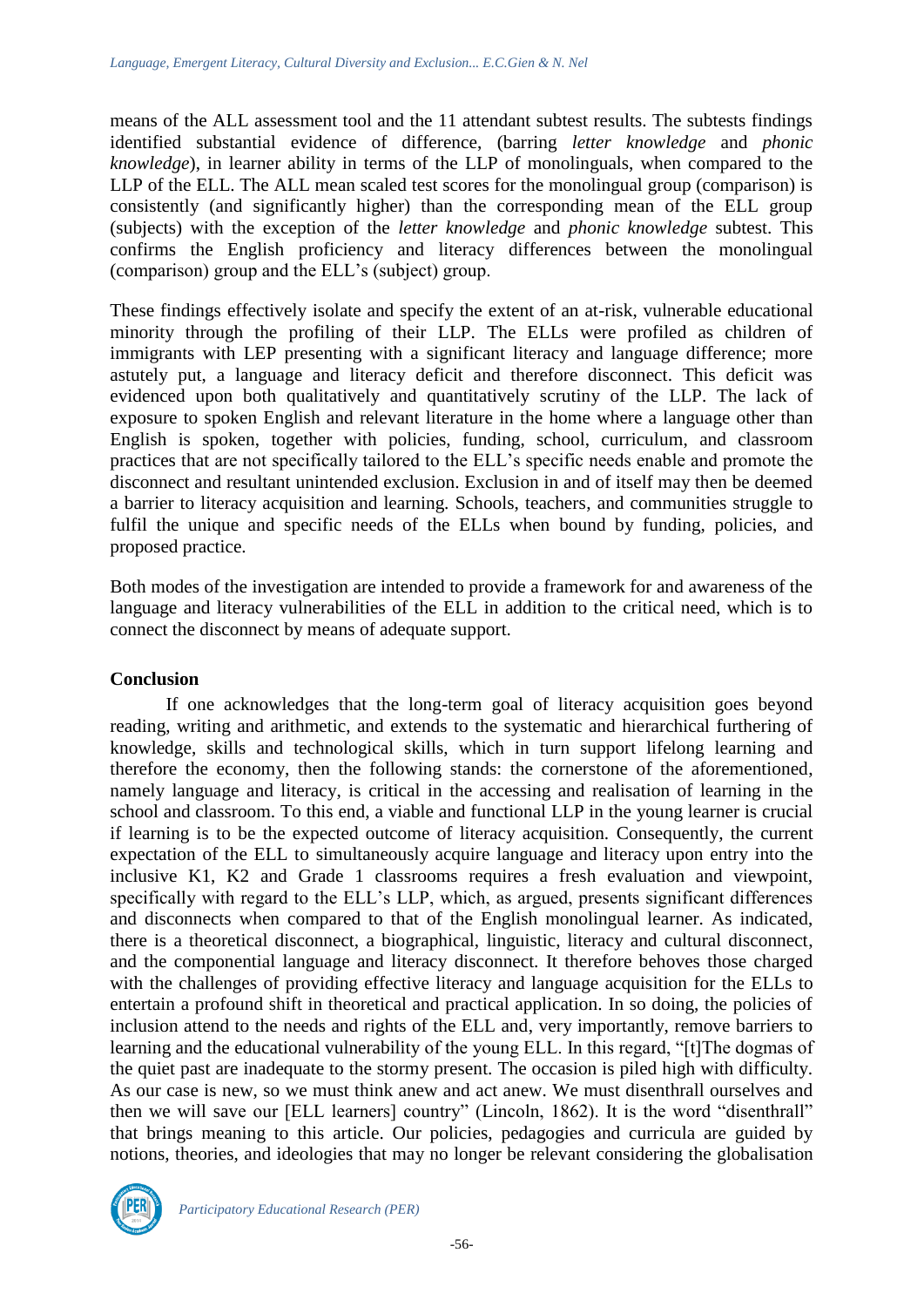and "super diversity" (Vertovec,1024-1054) prevalent in Canadian society today. Subsequently, we must "disenthrall" ourselves of the theories and applications "of the past", which are no longer relevant in terms of the ELL's LLP. We need to move forward, informed by past knowledge while making a profound shift in thought, reason, and application in the present. In this manner, we can uphold the cornerstones of inclusion, namely equity and excellence, by recognising the diverse backgrounds and educational needs (Faubert, 2012:6- 12) of the vulnerable, at-risk ELL. Ending segregation of learners within education is a human rights issue (Kentworthy & Whitaker, 2001:219) and as such, speaks to the inherent right of every Canadian learner, regardless of language or culture, to access an equitable education. Converting rights to reality and disconnect to connect, is the moral responsibility and salient challenge for policy-makers, curriculum planners, schools and teachers.

#### **Acknowledgement**

We thank the following:

Dr Helene Muller, Senior Research support consultant in the research directorate at the University of South Africa, for her statistical input and advice. This research received no specific grant from any funding agency in the public, commercial, or not for profit sectors.

## **Bibliography**

Berk, L. (2012). *Child Development* (9th Ed.). Pearson: MA: Allyn and Bacon.

- Berns, R. (2012). *Child, Family, School Community: Socialisation and Support.* Wadsworth Publishing: Belmont, CA.
- Bronfenbrenner, U. (1979). *The Ecology of Human Development: Experiments by Nature and Design.* Cambridge, MA: Harvard University Press.
- Chomsky, N. (1955). The logical study of linguistic theory. Unpublished doctoral dissertation. University of Pennsylvania, Pennsylvania.
- Creswell, J.W. (2014a). *Research Design: Qualitative, Quantitative, and Mixed Methods Approaches* (4th Ed.). Thousand Oaks, CA: Sage.
- Dickenson, D.K., Freiberg, J.B. & Barnes, E.M. (2011). Why are so few interventions really effective?: Call for fine – grained research methodology. In: Neuman, S.B. & Dickenson, D.K. 2011. *Handbook of early literacy research.* New York, NY: Guilford Press. Pp.341.
- Donato, R. (1994). Collective scaffolding in second language learning. In: Lantolf, J.P. & Appel, G. (Eds.). 1994. *Vygotskian approaches to second language research.*  Norwood, NJ: Ablex Publishing Corporation. Pp.40.
- Dworet, D. & Bennett, S. (2002). A view from the north: Special education in Canada. *Teaching Exceptional Children*, 34(5): 22-27.
- Faubert, B. (2012). In-school policies and practices for overcoming school failure: A literature review. OECD Education Working Papers, No. 68, OECD Publishing. Available at: http://dx.doi.org/10.1787/5k9flcwwv9tk-en. Accessed on: 12/3/2013.
- Francis, N. (2012). Bilingual competence and bilingual proficiency in child development. Cambridge Massachusetts: MIT Press.
- Friendly, M. & Prahbu, N. (2010). *Can early childhood education and care help keep Canada's promise of respect for diversity?*
- Childcare Resource and Research Unit Occasional Paper No. 23. Toronto ON: Canada. Available at: [http://www.childcarecanada.org/sites/default/files/crru\\_op23](http://www.childcarecanada.org/sites/default/files/crru_op23%20_diversity.pdf)  diversity.pdf. Accessed on: 06/03/2012.

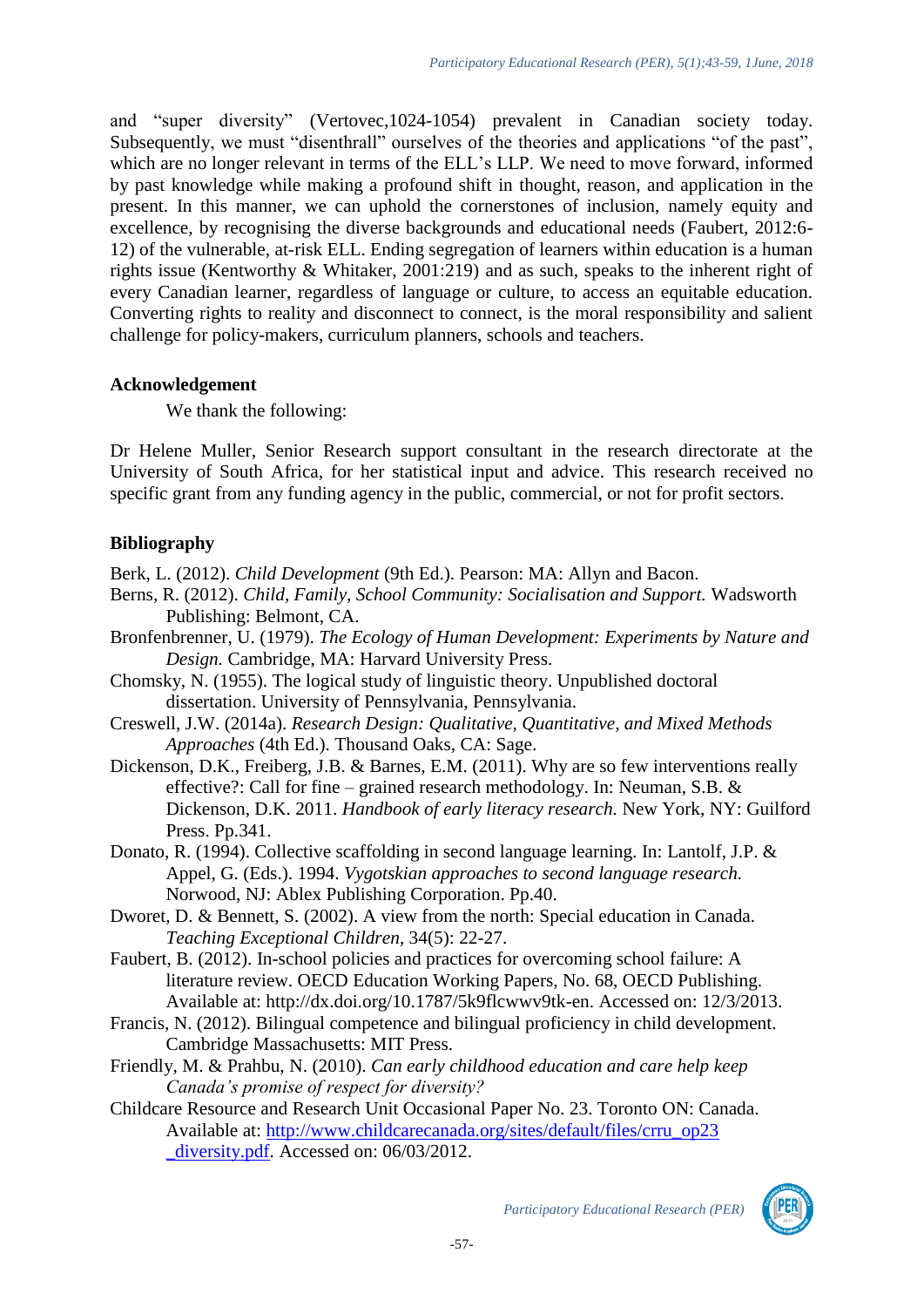- Gien Snelgar, E.C. (2015). Language and cultural diversity, globalisation, inclusion and the resultant phenomenon of first time literacy acquisition in a second language. Unpublished D.Ed thesis. Pretoria, University of South Africa.
- Grant, T. (2016). *320,000 newcomers came to Canada in past year, highest number since 1971.*  Globe and Mail. Available at: [http://www.theglobeandmail.com/news/national/canada](http://www.theglobeandmail.com/news/national/canada-welcomed-320000-immigrants-in-past-year-highest-number-since-1971/article32102991/)[welcomed-320000-immigrants-in-past-year-highest-number-since-1971/article32102991/.](http://www.theglobeandmail.com/news/national/canada-welcomed-320000-immigrants-in-past-year-highest-number-since-1971/article32102991/) Accessed on: 29/09/2016.
- Hakuta, K. & August, D. (2001). *Improving schooling for language–minority children: A research Agenda for the National Council Institute of Medicine.* Washington, DC: National Academy Press.
- Kaiser, A.P., Roberts, M.Y. & Mcleod, R. H. (2011). Young children with language impairments: Challenges in Transition to reading. In: Neuman, S. B. & Dickenson, D. K. (Eds.). 2011. *Handbook of early literacy research vol. 3.* New York, NY: Guilford Press. pp. 168.
- Kentworthy, J. & Whitaker, J. (2000). Anything to declare? The struggle for inclusive education and children's rights. *Disability & Society,* 15(2): 219-231.
- Kostogriz, A. (2005). (Trans) cultural spaces of writing. In: Boeck, D. & Parr, G. (Eds.). *Writing = learning.* Adelaide: AATE/Wakefield Press. pp.140.
- Krashen, S.D. (1987). *Principles & practices in SL acquisition.* New York: Prentice-Hall International.
- Lincoln, A. (1862). Second Annual message to Congress: Concluding remarks. Washington, December 1862. Available at: **[http://www.abrahamlincolnonline.org/lincoln/](http://www.abrahamlincolnonline.org/lincoln/%20speeches/congress.htm)  [speeches/congress.htm](http://www.abrahamlincolnonline.org/lincoln/%20speeches/congress.htm)**. Accessed on: 02/09/2015.
- Lombardino, A.J., Lieberman, R.J. & Brown, J.J C. (2005a). Manual: *Assessment of literacy and language.* Bloomingdale: Pearson.
- Lupart, J. (2008). *Achieving excellence and equity in Canadian Schools: Can inclusion bridge the gap?* Paper presented as part of the International Inclusive Education Research (IIER) Professional Series, 18 February 2008, at Monash University, Clayton, Victoria.
- McDonald, J.H. (2014)*. Handbook of biological statistics. 3rd edition.* Baltimore, Maryland: Sparky House Publishing. Available at:
	- http://www.biostathandbook.com/HandbookBioStatThird.pdf. Accessed on: 26/07/2015.
- Mc Laughlin, M. & Jordan, A. (2009). Inclusive education in the United States and Canada. In: Mitchell, D. 2009. (Ed.). *Contextualizing inclusive education: Evaluating old and new international perspectives.* London: Routledge. pp. 89,99.
- McMillan, H. & Schumacher, S. (2010). *Research in education: Evidenced based enquiry*  (7th Ed.). Upper Saddle River N.J.: Pearson Education.
- Mitchell, R., Myles, F. & Marsden E. (2013). *Second Language Learning Theories* (3rd ed.). London: Routledge
- Mittler, P. (2000). Working towards inclusive education: Social contexts. London: David Fulton Publishers.
- Paris, E. (2016). *Canadians must never take multiculturalism for granted.* The Globe and Mail. Available at: [http://www.theglobeandmail.com/opinion/canadians-must-never](http://www.theglobeandmail.com/opinion/canadians-must-never-take-multiculturalism-for-granted/article30773630/)[take-multiculturalism-for-granted/article30773630/.](http://www.theglobeandmail.com/opinion/canadians-must-never-take-multiculturalism-for-granted/article30773630/) Accessed on: 28/09/2016.
- Statistics Canada.(2016). *Immigration and ethnocultural diversity in Canada: National Home Survey.* Catalogue no. 99-010-X2011001 updated 2016. Available at[:https://www12.statcan.gc.ca/nhs-enm/2011/as-sa/99-010-x/99-010-x2011001](https://www12.statcan.gc.ca/nhs-enm/2011/as-sa/99-010-x/99-010-x2011001-eng.cfm) [eng.cfm.](https://www12.statcan.gc.ca/nhs-enm/2011/as-sa/99-010-x/99-010-x2011001-eng.cfm)Accessed on: 28/09/2016.